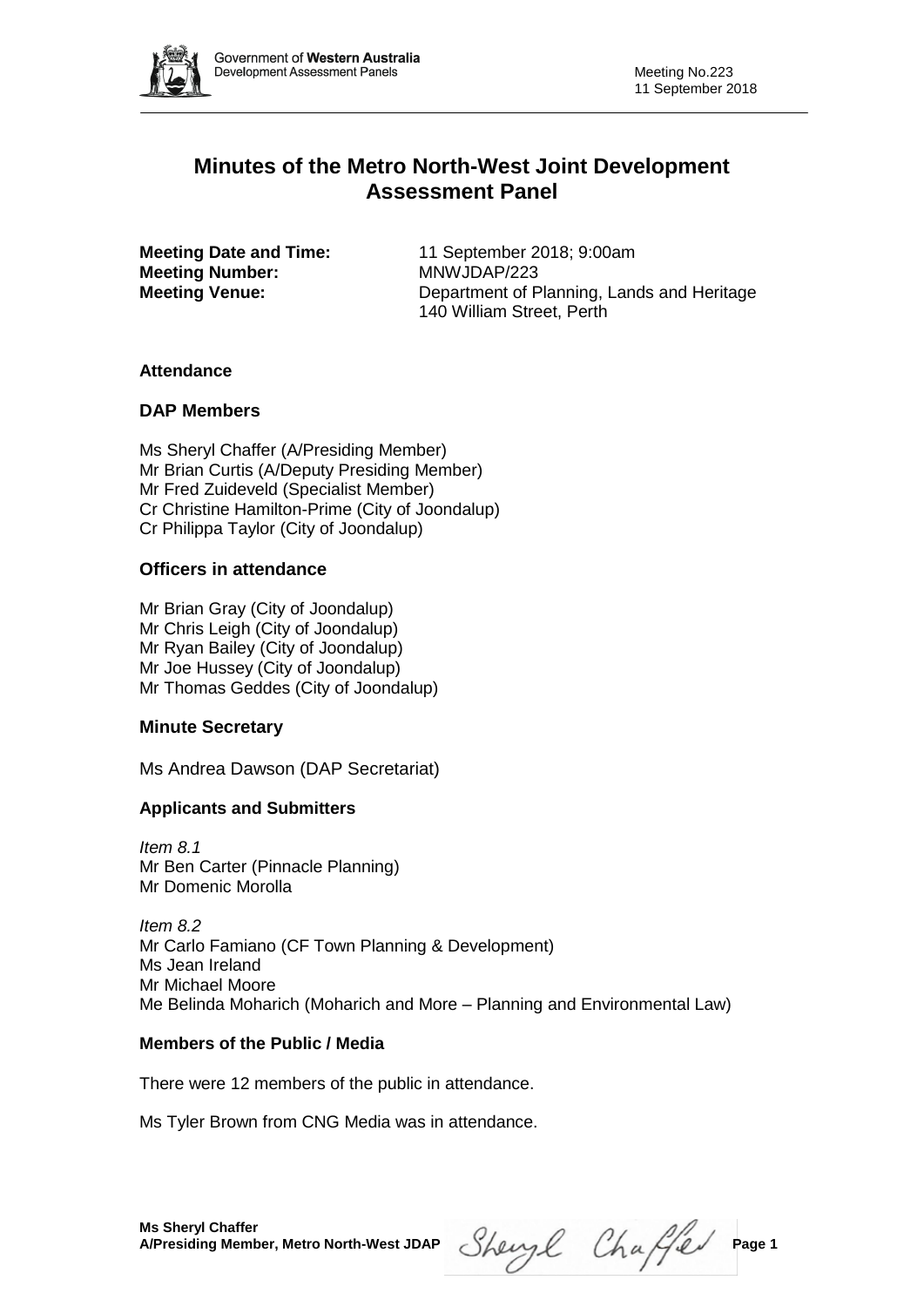

## **1. Declaration of Opening**

The A/Presiding Member declared the meeting open at 9:00am on 11 September 2018 and acknowledged the past and present traditional owners and custodians of the land on which the meeting was being held.

The A/Presiding Member, announced the meeting would be run in accordance with the DAP Standing Orders 2017 under the *Planning and Development (Development Assessment Panels) Regulations 2011*.

The A/Presiding Member advised that in accordance with Section 5.16 of the DAP Standing Orders 2017 which states *'A person must not use any electronic, visual or audio recording device or instrument to record the proceedings of the DAP meeting unless the Presiding Member has given permission to do so.',* the meeting would not be recorded.

### **2. Apologies**

Ms Karen Hyde (Presiding Member)

#### **3. Members on Leave of Absence**

DAP Member, Ms Karen Hyde has been granted leave of absence by the Director General for the period of 3 September 2018 to 22 September 2018 inclusive.

#### **4. Noting of Minutes**

DAP members noted that signed minutes of previous meetings are available on the [DAP website.](https://www.planning.wa.gov.au/7578.aspx)

#### **5. Declaration of Due Consideration**

All members declared that they had duly considered the documents.

#### **6. Disclosure of Interests**

DAP Member, Ms Karen Hyde, declared an Impartiality Interest in item 8.1 and item 8.2. Taylor Burrell Barnett who is Ms Hyde's employer has been appointed by the City of Joondalup to advise on the future planning framework for Housing Opportunity Areas. Ms Hyde has had no involvement in the past planning framework, the context for which these applications are to be determined. Ms Hyde does not have a pecuniary interest in any of the applications.

#### **7. Deputations and Presentations**

- **7.1** Mr Domenic Morolla on behalf of Arthur Lee addressed the DAP against the application at Item 8.1.
- **7.2** Mr Ben Carter (Pinnacle Planning) addressed the DAP in support of the application at Item 8.1 and responded to questions from the panel.
- **7.3** The City of Joondalup addressed the DAP in relation to the application at Item 8.1 and responded to questions from the panel.

Sheryl Chaffer Page 2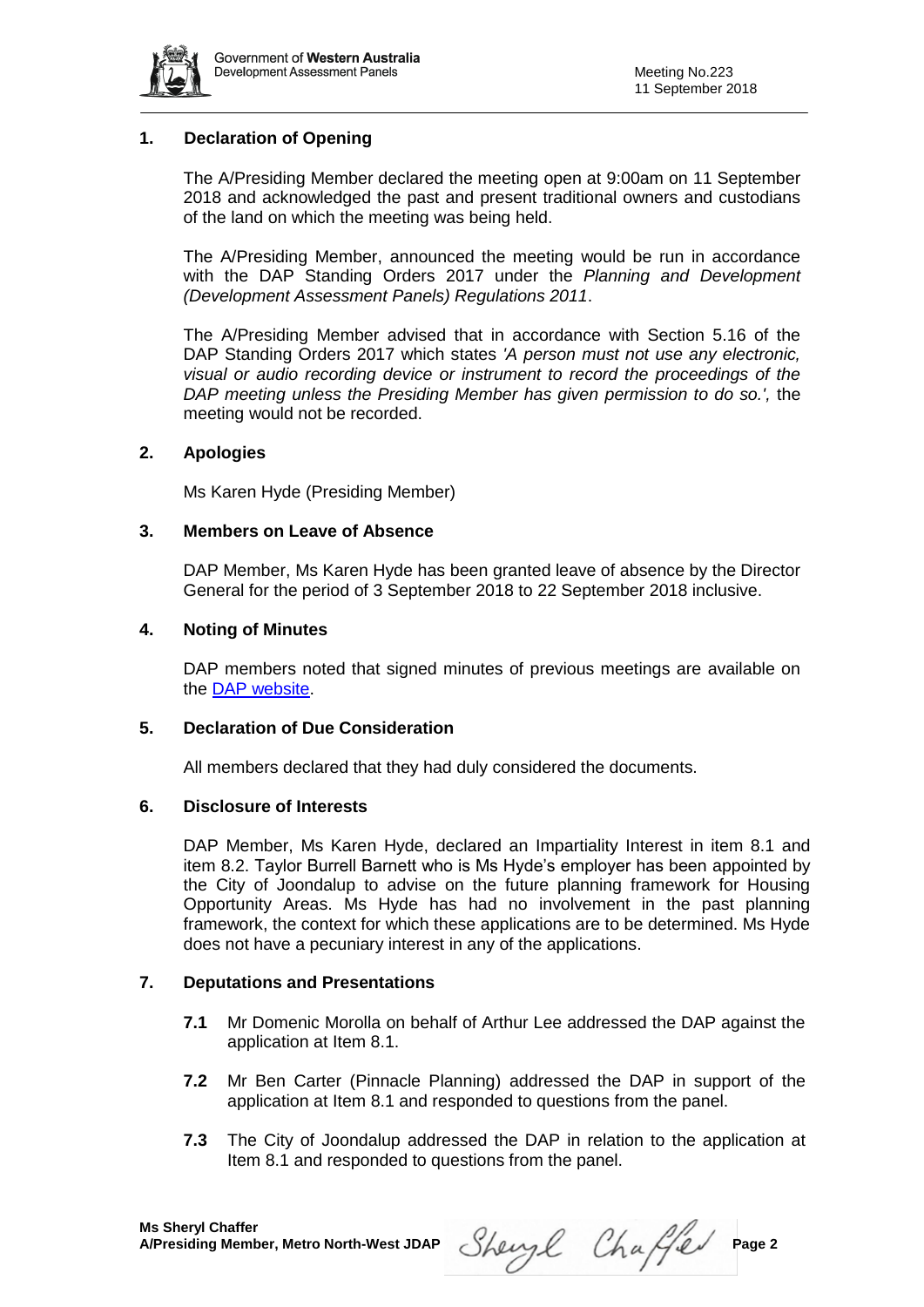

*The presentations at Items 7.1 – 7.3 were heard prior to the application at Item 8.1*

- **7.4** Ms Jean Ireland addressed the DAP against the application at Item 8.2.
- **7.5** Mr Michael Moore addressed the DAP against the application at Item 8.2.
- **7.6** Ms Belinda Moharich (Moharich and More Planning and Environment Law) addressed the DAP in support of the application at Item 8.2 and responded to questions from the panel.
- **7.7** Mr Carlo Famiano (CF Town Planning & Development) addressed the DAP in support of the application at Item 8.2 and responded to questions from the panel.
- **7.8** The City of Joondalup addressed the DAP in relation to the application at Item 8.2 and responded to questions from the panel.

#### *The presentations at Items 7.4 - 7.8 were heard prior to the application at Item 8.2.*

## **8. Form 1 – Responsible Authority Reports – DAP Applications**

Development Description: Grouped Dwellings Responsible Authority: City of Joondalup DAP File No: DAP/18/01436

**8.1** Property Location: Lots 63 (16), 64 (14) and 119 (18) Methuen Way, Duncraig Applicant: Mr Ben Carter (Pinnacle Planning) Owner: Mr James Groom (Infill No.3 Pty Ltd)

## **REPORT RECOMMENDATION**

**Moved by:** Cr Christine Hamilton-Prime **Seconded by:** Cr Philippa Taylor

That the Metro North-West JDAP resolves to:

**Approve** DAP application reference DAP/18/01436 and accompanying plans (Attachment 2) in accordance with Clause 68 of the *Planning and Development (Local Planning Schemes) Regulations 2015* and the provisions of Clause 4.3.5 of the City of Joondalup *District Planning Scheme No. 2*, subject to the following conditions:

## **Conditions**

- 1. This approval relates to the 12 grouped dwellings and associated works only, as indicated on the approved plans. It does not relate to any other development on the lots.
- 2. All stormwater shall be collected on-site and disposed of in a manner acceptable to the City.

Sheryl Chaffer Page 3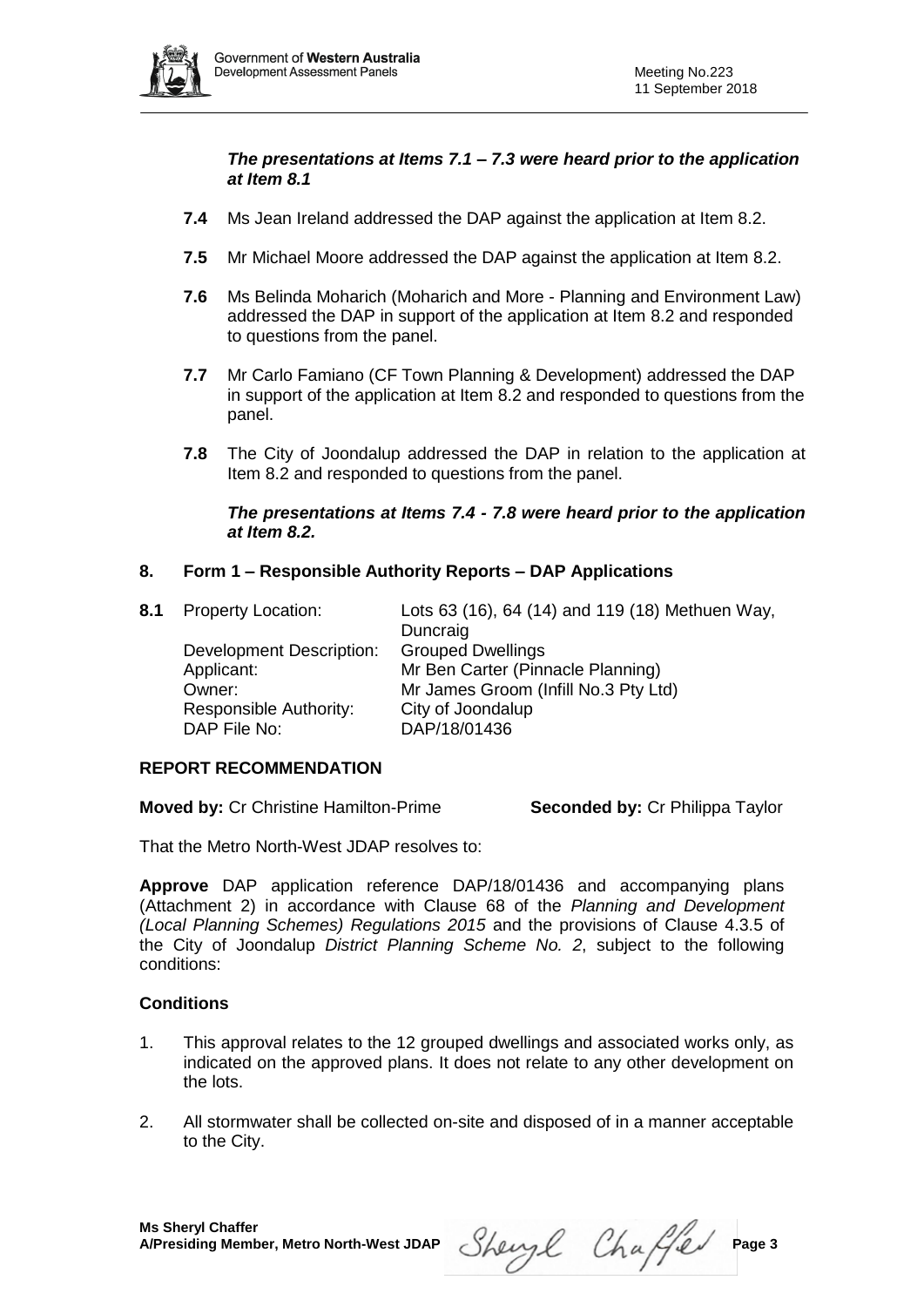

- 3. Any roof mounted or freestanding plant or equipment such as air conditioning units, to be located and screened so as not to be visible from beyond the boundaries of the development site, prior to the occupation of the building(s) to the satisfaction of the City.
- 4. A landscaping plan, detailing the landscaping of all common property and adjoining road verge(s), addressing the deemed-to-comply requirements and design principles of clause 5.3.2 of the Residential Design Codes shall be lodged with and approved by the City prior to development commencing; and landscaping provided prior to the development first being occupied and maintained in accordance with the approved landscaping plan thereafter.
- 5. The verge adjacent to the lot(s) shall be landscaped to the specifications and satisfaction of the City and shall include one street tree for every 10 metres of frontage.
- 6. All development shall be contained within the property boundaries.
- 7. The driveways and crossovers are to be designed and constructed to the satisfaction of the City prior to occupation of the dwelling.
- 8. The applicant shall remove the existing crossovers and make good the verge to the satisfaction of the City, within 28 days of the completion of construction of the new crossover.
- 9. Boundary walls and retaining walls shall be of a clean finish and made good to the satisfaction of the City.
- 10. Three (3) visitor car parking bays shall be provided within the verge to the specifications and satisfaction of the City.
- 11. A notification, pursuant to section 70A of the *Transfer of Land Act 1893*, shall be placed on the certificate of title for the subject lot. The notification shall be at the owner/applicants' expense and lodged with the Registrar of Titles for endorsement on the certificate of title, prior to the commencement of development. The notification is to state as follows:

*"This lot is situated in the vicinity of a transport corridor and is currently affected, or may in the future be affected, by transport noise. Transportation noise controls and Quiet House design strategies at potential cost to the owner may be required to achieve an acceptable level of noise reduction."*

12. A full schedule of colours and materials for all exterior parts to the building is to be submitted and approved prior to the commencement of development. Development shall be in accordance with the approved schedule and all external materials and finishes shall be maintained to a high standard, including being free of vandalism, to the satisfaction of the City.

Sheryl Chaffer Page 4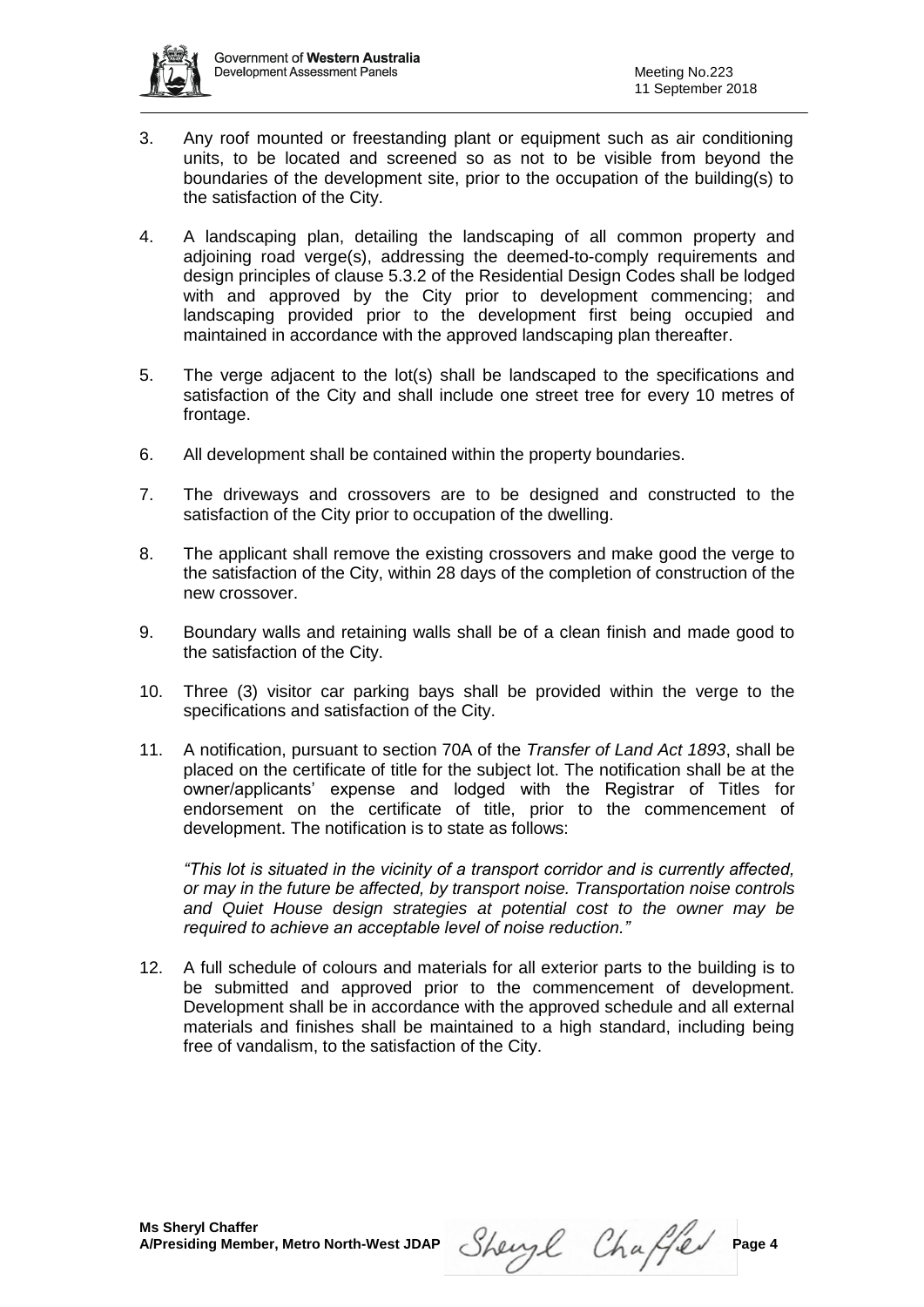

### **Advice Notes**

- 1. Any existing footpath and kerbing shall be retained and protected during construction of the development and shall not be removed or altered for the purposes of a vehicle crossover. Should the footpath/kerb be damaged during the construction of the development, it shall be reinstated to the satisfaction of the City.
- 2. This approval does not include the dividing fence(s) shown on the approved plans. You are advised that in accordance with the Dividing Fences Act 1961 you are required to reach agreement with the adjoining owners as to the height, appearance and location of the dividing fence. Further information is available at [www.buildingcommission.wa.gov.au.](http://www.buildingcommission.wa.gov.au/)
- 3. In regard to conditions 4 and 5, the landscaping plan shall include six (6) trees within the verge in accordance with the requirements of the City's Residential Development Local Planning Policy, and:
	- Where existing street trees are to be retained as a part of the verge treatment, the applicant is to provide a plan indicating the location of these trees and their species for approval.
	- Where new street trees are to be installed by the applicant, submit a detailed design of the tree preparation zone(s) to the City for approval. The detailed design shall indicate five (5) tree preparation zones within the verge and nominate tree species in accordance with the City's preferred species list.

The applicant is to notify the City upon the installation of the street trees so that an inspection can be undertaken.

4. In regard to condition 10, the applicant is to, prior to construction of the visitor parking bay(s), submit a detailed design of the bays to the City for approval. The detailed design is to indicate three (3) on-street parallel car parking bays within the verge adjacent to the lots.

Upon gaining approval from the City, the applicant is to construct the car bay(s) to the City's satisfaction prior to occupation of the dwellings. The applicant is to notify the City upon the installation of the bays so that an inspection can be undertaken.

- 5. In regard to Condition 11 the applicant is advised that the subject site has been identified as being subject to road and rail transport noise. Condition 11 is required in accordance with *State Planning Policy 5.4 Road and Rail Transport Noise and Freight Considerations in Land Use Planning.* Quiet House Design – Package B measures as outlined in *State Planning Policy 5.4* (Implementation Guidelines) will assist in achieving acceptable noise levels for future occupants.
- 6. In regard to condition 12, the City encourages the applicant/owner to incorporate materials and colours to the external surface of the dwellings, including roofing, that have low reflective characteristics to minimise potential glare from the development impacting the amenity of the adjoining or nearby neighbours.

A/Presiding Member, Metro North-West JDAP Sherryl Chaffed Page 5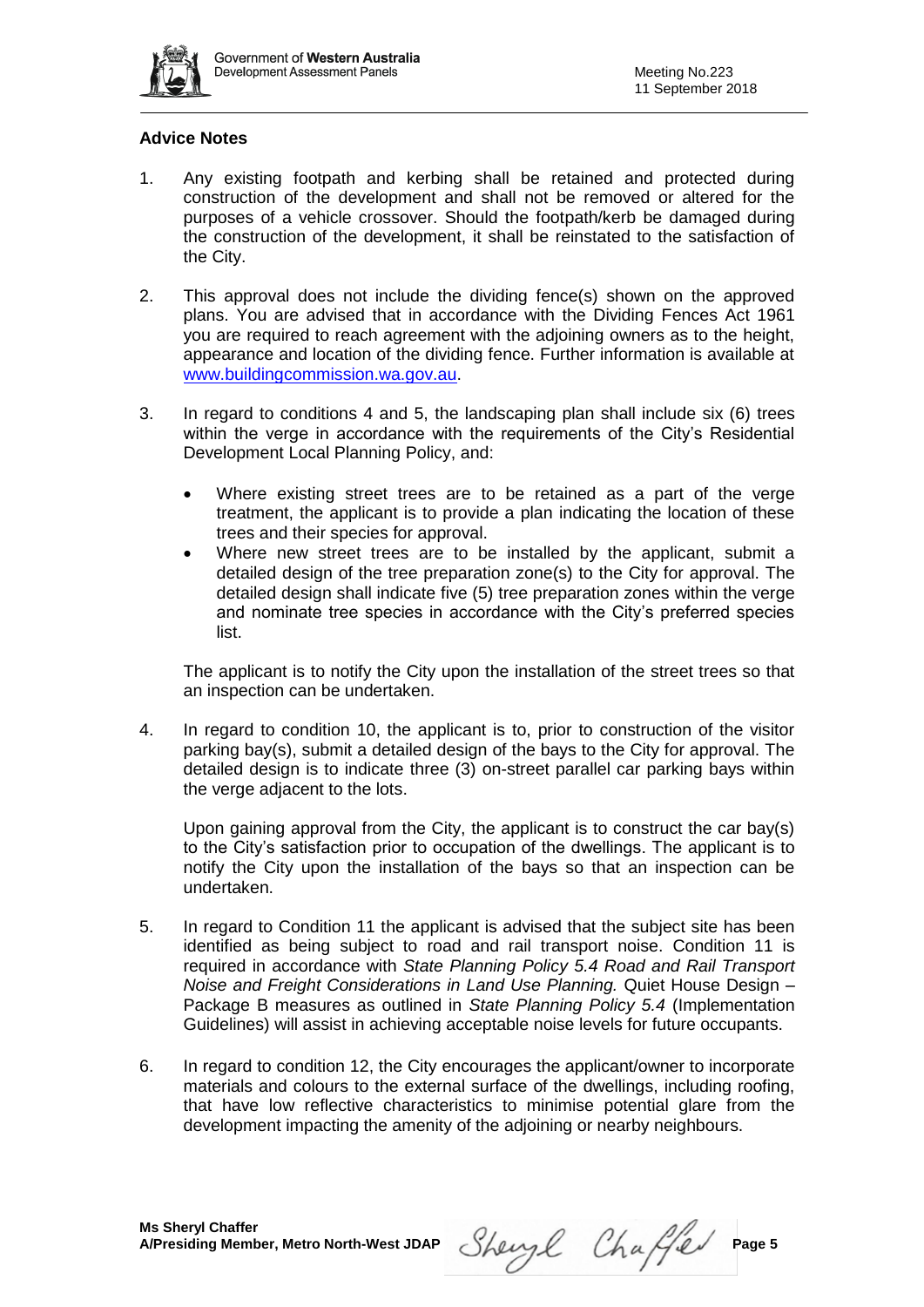

- 7. There is an obligation to design and construct the development in compliance with the requirements of the *Environmental Protection Act 1986* and the *Environmental Protection (Noise) Regulations 1997*. Consideration needs to be given to the positioning and placement of noisy equipment (eg. air conditioners) so as to not have a negative impact on surrounding residents.
- 8. All laundry areas to be provided with a floor waste in accordance with the City's Local Laws. In addition to having mechanical ventilation it is recommended that internal/cupboard type laundry areas be provided with condensation dryers to minimise the likelihood of mould occurring.
- 9. Ventilation to toilets and any other room which contains a w/c must comply with the *Sewerage (Lighting, Ventilation and Construction) Regulations 1971*.
- 10. The applicant/owner is advised that verge treatments are required to comply with the City's Street Verge Guidelines. A copy of the Guidelines can be obtained at<https://www.joondalup.wa.gov.au/verge-treatments/>

## **AMENDING MOTION 1**

**Moved by:** Cr Christine Hamilton-Prime **Seconded by:** Cr Philippa Taylor

That Advice Note 3 be amended to read as follows:

In regard to conditions 4 and 5, the landscaping plan shall include six (6) trees within the verge in accordance with the requirements of the City's Residential Development Local Planning Policy, and:

- Where existing street trees are to be retained as a part of the verge treatment, the applicant is to provide a plan indicating the location of these trees and their species for approval.
- Where new street trees are to be installed by the applicant, submit a detailed design of the tree preparation zone(s) to the City for approval. The detailed design shall indicate five (5) tree preparation zones within the verge and nominate tree species in accordance with the City's preferred species list.
- **Incorporate predominately native and water wise vegetation species within the verge in accordance with the City's tree management guidelines.**

The applicant is to notify the City upon the installation of the street trees so that an inspection can be undertaken.

**REASON:** The additional advice note is included to provide more specific guidance on the selection of plant species within the verge.

## **The Amending Motion was put and CARRIED UNANIMOUSLY.**

**A/Presiding Member, Metro North-West JDAP** Sherry Chaffeld Page 6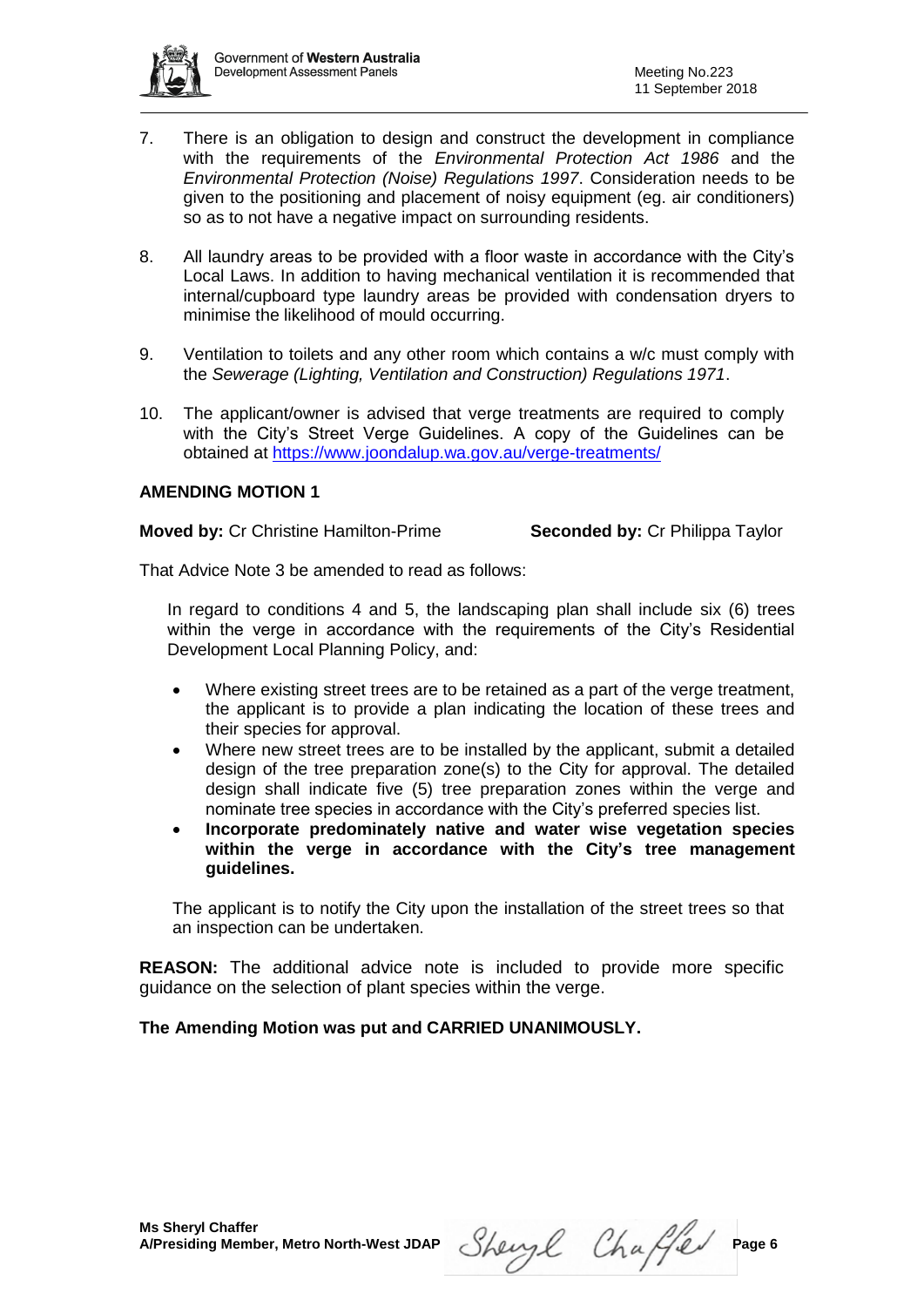

### **AMENDING MOTION 2**

**Moved by:** Mr Fred Zuideveld **Seconded by:** Ms Sheryl Chaffer

That Condition 11 be deleted and remaining conditions be renumbered accordingly and Advice Note 5 be amended to read as follows:

*The applicant is advised that the subject site has been identified as being subject to road and rail transport noise. Quiet House Design – Package B measures as outlined in State Planning Policy 5.4 Road and Rail Transport Noise and Freight Considerations in Land Use Planning (Implementation Guidelines) will assist in achieving acceptable noise levels for future occupants.*

**REASON:** The condition is deleted as it has no substantive or effective purpose and is therefore not required. Advice Note 5 which refers to the practical implementation of SPP5.4 is amended accordingly.

#### **The Amending Motion was put and CARRIED UNANIMOUSLY.**

#### **AMENDING MOTION 3**

**Moved by:** Ms Sheryl Chaffer **Seconded by:** Mr Fred Zuideveld

That new Condition 13 (now condition 12) be added to read as follows:

*The lots included within the application site, shall be granted approval for amalgamation prior to commencement of development and amalgamation is to be concluded prior to occupancy certification.*

**REASON:** The panel agreed that amalgamation of the existing 3 lots is appropriate for the creation of a single lot relevant to the development as a whole, rather than potentially 3 separate developments.

**The Amending Motion was put and CARRIED UNANIMOUSLY.**

#### **AMENDING MOTION 4**

**Moved by:** Cr Philippa Taylor **Seconded by:** Cr Christine Hamilton-Prime

That new Advice Note 11 be added to read as follows:

*In relation to the existing retaining wall and the developer's responsibilities, further information is available at [www.buildingcommission.wa.gov.au.](http://www.buildingcommission.wa.gov.au/)*

*The City is also able to provide a mediation service to assist in landowner discussions.* 

**REASON:** The panel agreed that the information in the advice note would assist in achieving fair liaison between the developer and adjoining landowner during the construction phase of the development.

## **The Amending Motion was put and CARRIED UNANIMOUSLY.**

**A/Presiding Member, Metro North-West JDAP** Sherry  $\ell$  Chaffel Page 7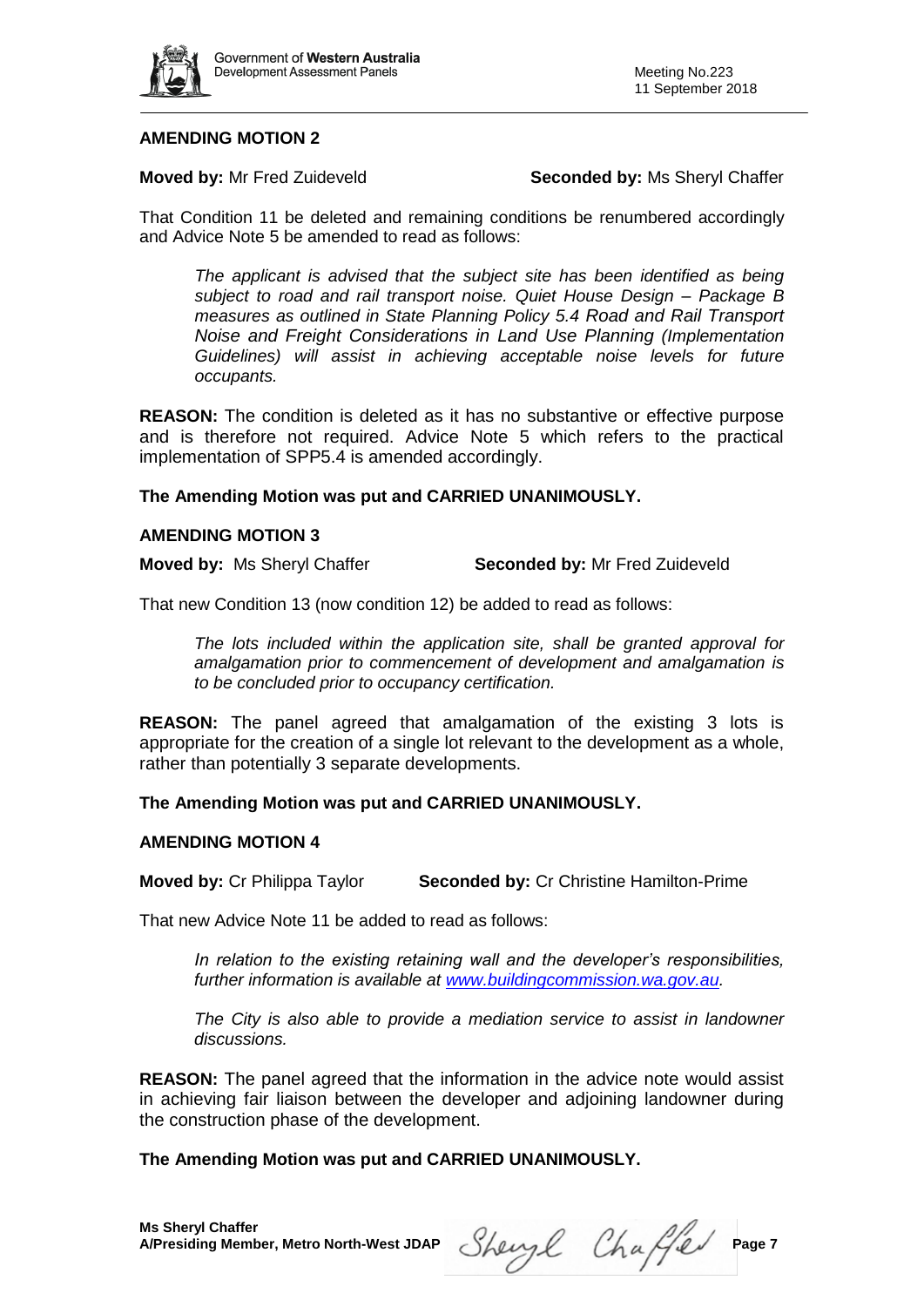

## **REPORT RECOMMENDATION (AS AMENDED)**

*Administrative Correction – The reference to the condition in Advice Note 6 was amended from 'Condition 12' to 'Condition 11' to reflect the correct renumbering of conditions due to the changes made in Amending Motion 2.* 

That the Metro North-West JDAP resolves to:

**Approve** DAP application reference DAP/18/01436 and accompanying plans (Attachment 2) in accordance with Clause 68 of the *Planning and Development (Local Planning Schemes) Regulations 2015* and the provisions of Clause 4.3.5 of the City of Joondalup *District Planning Scheme No. 2*, subject to the following conditions:

#### **Conditions**

- 1. This approval relates to the 12 grouped dwellings and associated works only, as indicated on the approved plans. It does not relate to any other development on the lots.
- 2. All stormwater shall be collected on-site and disposed of in a manner acceptable to the City.
- 3. Any roof mounted or freestanding plant or equipment such as air conditioning units, to be located and screened so as not to be visible from beyond the boundaries of the development site, prior to the occupation of the building(s) to the satisfaction of the City.
- 4. A landscaping plan, detailing the landscaping of all common property and adjoining road verge(s), addressing the deemed-to-comply requirements and design principles of clause 5.3.2 of the Residential Design Codes shall be lodged with and approved by the City prior to development commencing; and landscaping provided prior to the development first being occupied and maintained in accordance with the approved landscaping plan thereafter.
- 5. The verge adjacent to the lot(s) shall be landscaped to the specifications and satisfaction of the City and shall include one street tree for every 10 metres of frontage.
- 6. All development shall be contained within the property boundaries.
- 7. The driveways and crossovers are to be designed and constructed to the satisfaction of the City prior to occupation of the dwelling.
- 8. The applicant shall remove the existing crossovers and make good the verge to the satisfaction of the City, within 28 days of the completion of construction of the new crossover.
- 9. Boundary walls and retaining walls shall be of a clean finish and made good to the satisfaction of the City.
- 10. Three (3) visitor car parking bays shall be provided within the verge to the specifications and satisfaction of the City.

Sheryl Chaffer Page 8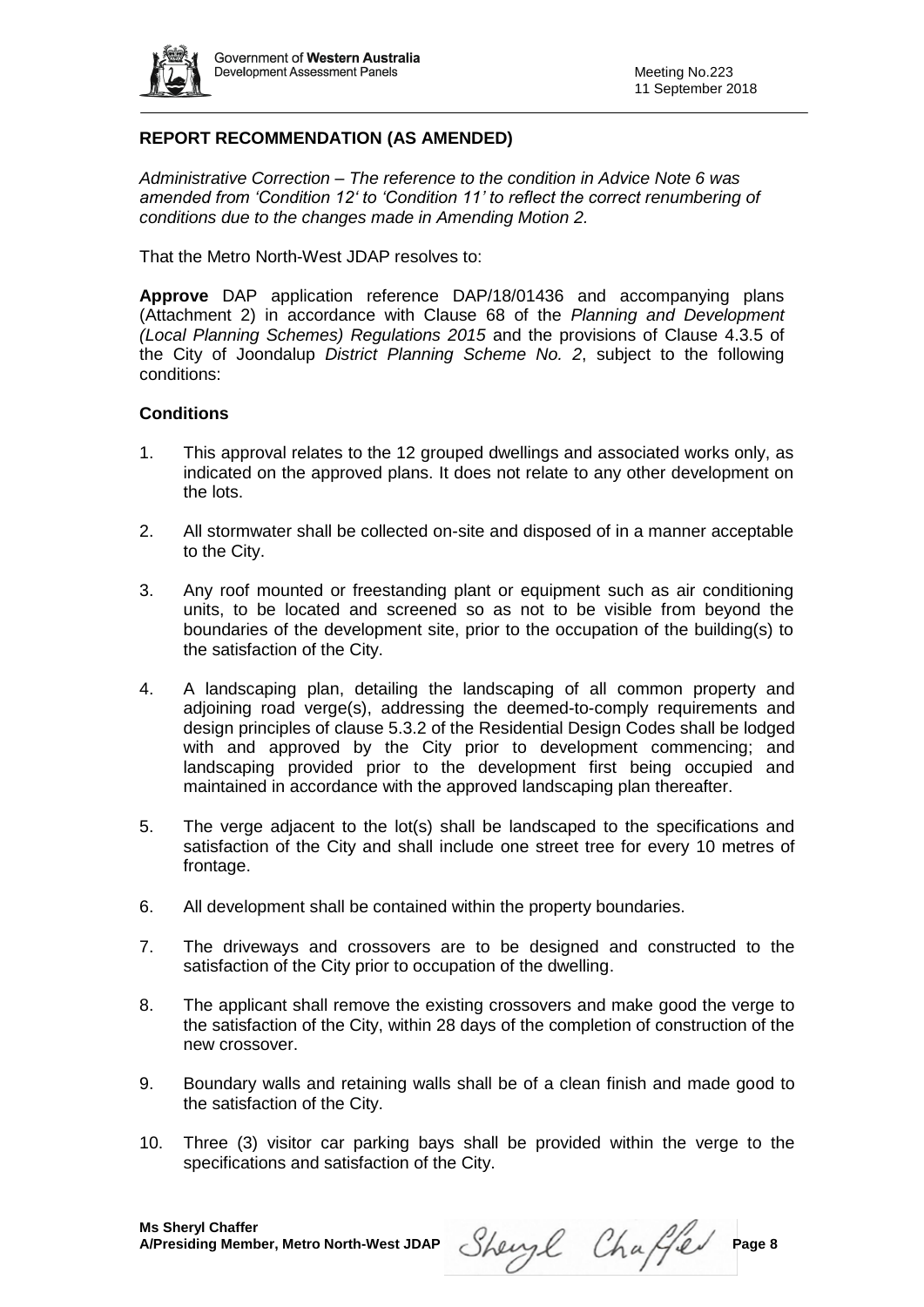

- 11. A full schedule of colours and materials for all exterior parts to the building is to be submitted and approved prior to the commencement of development. Development shall be in accordance with the approved schedule and all external materials and finishes shall be maintained to a high standard, including being free of vandalism, to the satisfaction of the City.
- 12. The lots included within the application site, shall be granted approval for amalgamation prior to commencement of development and amalgamation is to be concluded prior to occupancy certification.

#### **Advice Notes**

- 1. Any existing footpath and kerbing shall be retained and protected during construction of the development and shall not be removed or altered for the purposes of a vehicle crossover. Should the footpath/kerb be damaged during the construction of the development, it shall be reinstated to the satisfaction of the City.
- 2. This approval does not include the dividing fence(s) shown on the approved plans. You are advised that in accordance with the Dividing Fences Act 1961 you are required to reach agreement with the adjoining owners as to the height, appearance and location of the dividing fence. Further information is available at [www.buildingcommission.wa.gov.au.](http://www.buildingcommission.wa.gov.au/)
- 3. In regard to conditions 4 and 5, the landscaping plan shall include six (6) trees within the verge in accordance with the requirements of the City's Residential Development Local Planning Policy, and:
	- Where existing street trees are to be retained as a part of the verge treatment, the applicant is to provide a plan indicating the location of these trees and their species for approval.
	- Where new street trees are to be installed by the applicant, submit a detailed design of the tree preparation zone(s) to the City for approval. The detailed design shall indicate five (5) tree preparation zones within the verge and nominate tree species in accordance with the City's preferred species list.
	- Incorporate predominately native and water wise vegetation species within the verge in accordance with the City's tree management guidelines.

The applicant is to notify the City upon the installation of the street trees so that an inspection can be undertaken.

4. In regard to condition 10, the applicant is to, prior to construction of the visitor parking bay(s), submit a detailed design of the bays to the City for approval. The detailed design is to indicate three (3) on-street parallel car parking bays within the verge adjacent to the lots.

Upon gaining approval from the City, the applicant is to construct the car bay(s) to the City's satisfaction prior to occupation of the dwellings. The applicant is to notify the City upon the installation of the bays so that an inspection can be undertaken.

A/Presiding Member, Metro North-West JDAP Sherryl Chaffeld Page 9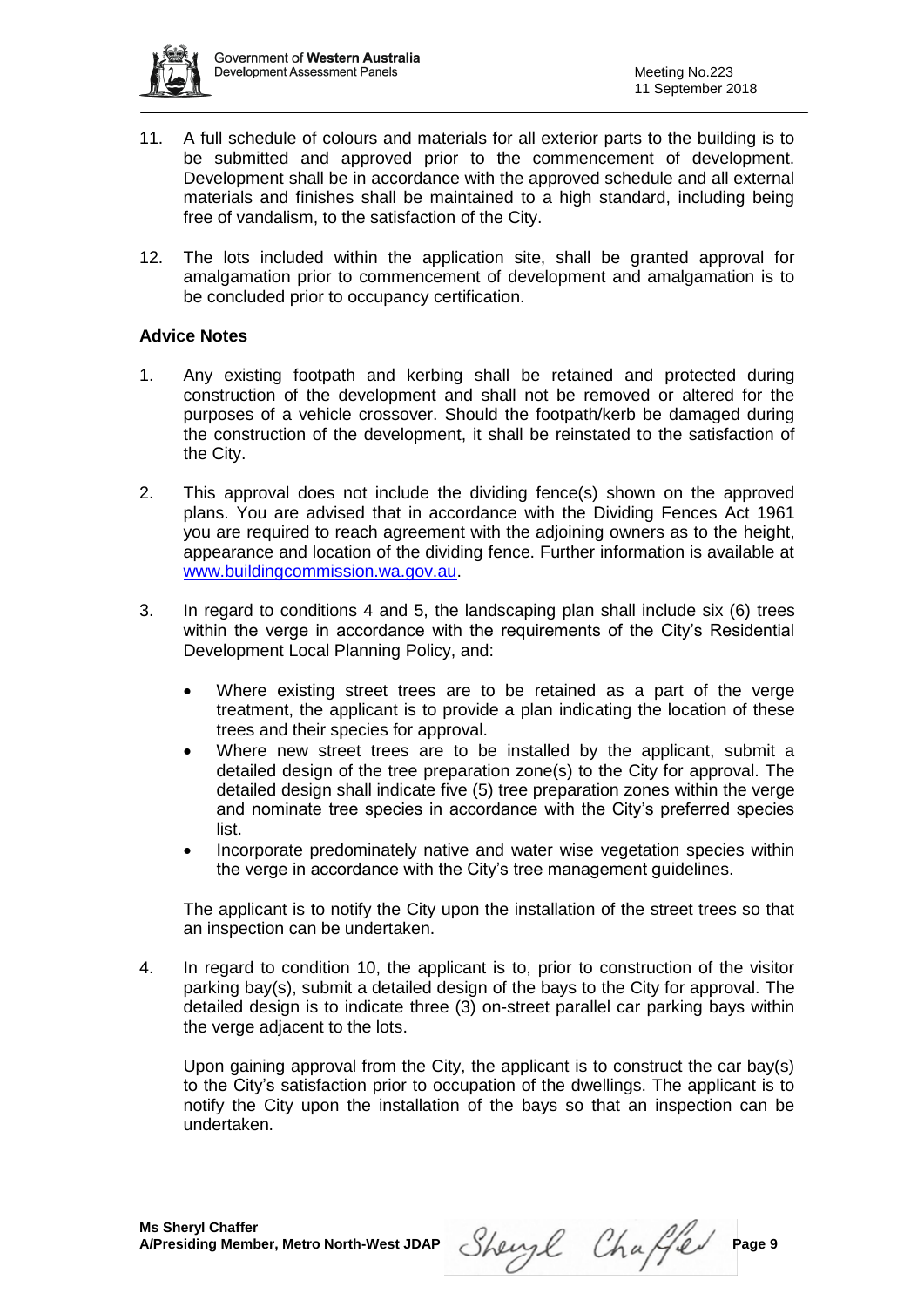

- 5. The applicant is advised that the subject site has been identified as being subject to road and rail transport noise. Quiet House Design – Package B measures as outlined in State Planning Policy 5.4 Road and Rail Transport Noise and Freight Considerations in Land Use Planning (Implementation Guidelines) will assist in achieving acceptable noise levels for future occupants.
- 6. In regard to condition 11, the City encourages the applicant/owner to incorporate materials and colours to the external surface of the dwellings, including roofing, that have low reflective characteristics to minimise potential glare from the development impacting the amenity of the adjoining or nearby neighbours.
- 7. There is an obligation to design and construct the development in compliance with the requirements of the *Environmental Protection Act 1986* and the *Environmental Protection (Noise) Regulations 1997*. Consideration needs to be given to the positioning and placement of noisy equipment (eg. air conditioners) so as to not have a negative impact on surrounding residents.
- 8. All laundry areas to be provided with a floor waste in accordance with the City's Local Laws. In addition to having mechanical ventilation it is recommended that internal/cupboard type laundry areas be provided with condensation dryers to minimise the likelihood of mould occurring.
- 9. Ventilation to toilets and any other room which contains a w/c must comply with the *Sewerage (Lighting, Ventilation and Construction) Regulations 1971*.
- 10. The applicant/owner is advised that verge treatments are required to comply with the City's Street Verge Guidelines. A copy of the Guidelines can be obtained at<https://www.joondalup.wa.gov.au/verge-treatments/>
- 11. In relation to the existing retaining wall and the developer's responsibilities, further information is available at [www.buildingcommission.wa.gov.au.](http://www.buildingcommission.wa.gov.au/)

The City is also able to provide a mediation service to assist in landowner discussions.

**REASON:** In accordance with details contained in the Responsible Authority Report and Amending Motion.

#### **The Report Recommendation (as amended) was put and CARRIED UNANIMOUSLY.**

| <b>Property Location:</b><br><b>Development Description:</b><br>Applicant:<br>Owner:<br>Responsible Authority: | Lot 33 and Lot 34 Tuart Trail, Edgewater<br>Fourteen (14) Multiple Dwellings<br>Mr Carlo Famiano<br>(CF Town Planning & Development)<br>Mr Edwin Cornelissen and Mr Naim Jones<br>(Jonescorp Pty Ltd)<br>City of Joondalup<br>DAP/18/01433 |
|----------------------------------------------------------------------------------------------------------------|--------------------------------------------------------------------------------------------------------------------------------------------------------------------------------------------------------------------------------------------|
|                                                                                                                |                                                                                                                                                                                                                                            |
|                                                                                                                | DAP File No:                                                                                                                                                                                                                               |

Sheryl Chaffer Page 10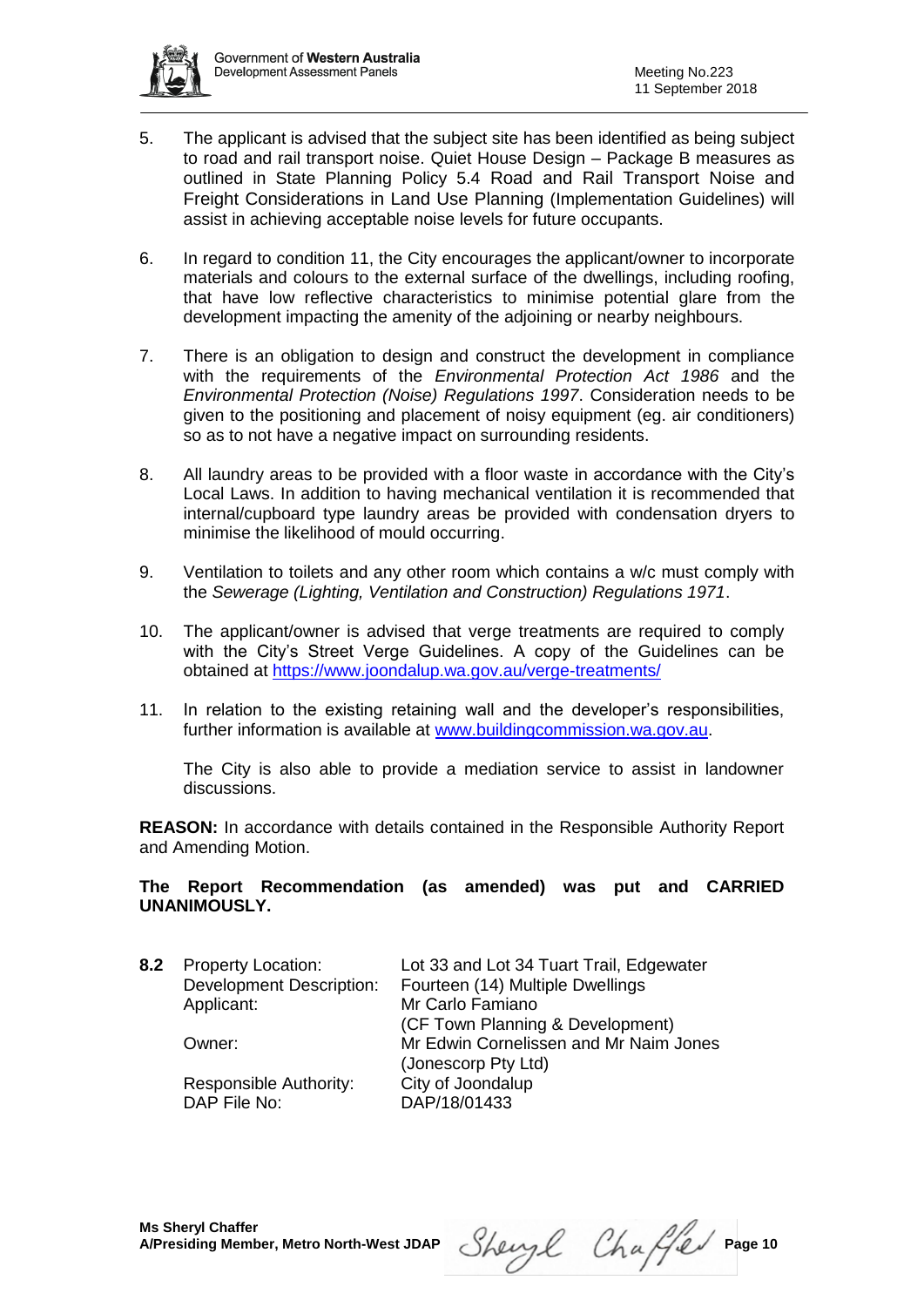

## **REPORT RECOMMENDATION**

**Moved by:** Cr Philippa Taylor **Seconded by:** Cr Christine Hamilton-Prime

That the Metro North-West JDAP resolves to:

**Refuse** DAP Application reference DAP/18/01433 and accompanying plans (Attachment 2) in accordance with Clause 68 of the *Planning and Development (Local Planning Schemes) Regulations 2015* and the provisions of the City of Joondalup *District Planning Scheme No.2* for the following reasons:

- 1. In accordance with Schedule 2, clause 67 (b), (n) and (m) of the *Planning and Development (Local Planning Scheme) Regulations 2015,* the proposed development is not consistent with *Schedule 1 – Design Principles* of the *draft State Planning Policy 7: Design of the Built Environment* due to the following:
	- 1.1 The development does not enhance the distinctive characteristics of the area and lacks appropriate consideration of the local context and character of the area.
	- 1.2 The massing of the proposed development is not appropriate in its setting and does not negotiate between the existing built form and the intended future character of the area.
- 2 In accordance with Schedule 2, clause 67 (b) of the *Planning and Development (Local Planning Scheme) Regulations 2015,* the proposed development is not consistent with *Schedule 1 – Design Principles* of the *draft State Planning Policy 7: Design of the Built Environment* due to the following:
	- 2.1 The development does not provide passive environmental design measures which adequately respond to the site conditions and local climate of the area including, but not limited to, solar access to habitable rooms and outdoor living areas, thermal performance and access to natural ventilation.
	- 2.2 The development lacks an adequate level of internal amenity and provides limited views of amenity for some units.
	- 2.3 There is limited passive/active surveillance of the communal car parking area and pedestrian approach to and from units.
	- 2.4 The design quality is lacking with limited creatively, design integrity and detail.
- 3 In accordance with Schedule 2, clause 67 (g) of the *Planning and Development (Local Planning Scheme) Regulations 2015,* the proposed development is not consistent with the objectives of the City of Joondalup's *Residential Development Local Planning Policy*, due to the following:
	- 3.1 The development does not enhance and/or improve the existing streetscape outcome.
	- 3.2 The proposal does not complement the visual character of the surrounding built form.
	- 3.3 The design does not provide a high-quality built form outcome in relation to its design and layout/positioning of some units.

Sheryl Chaffer Page 11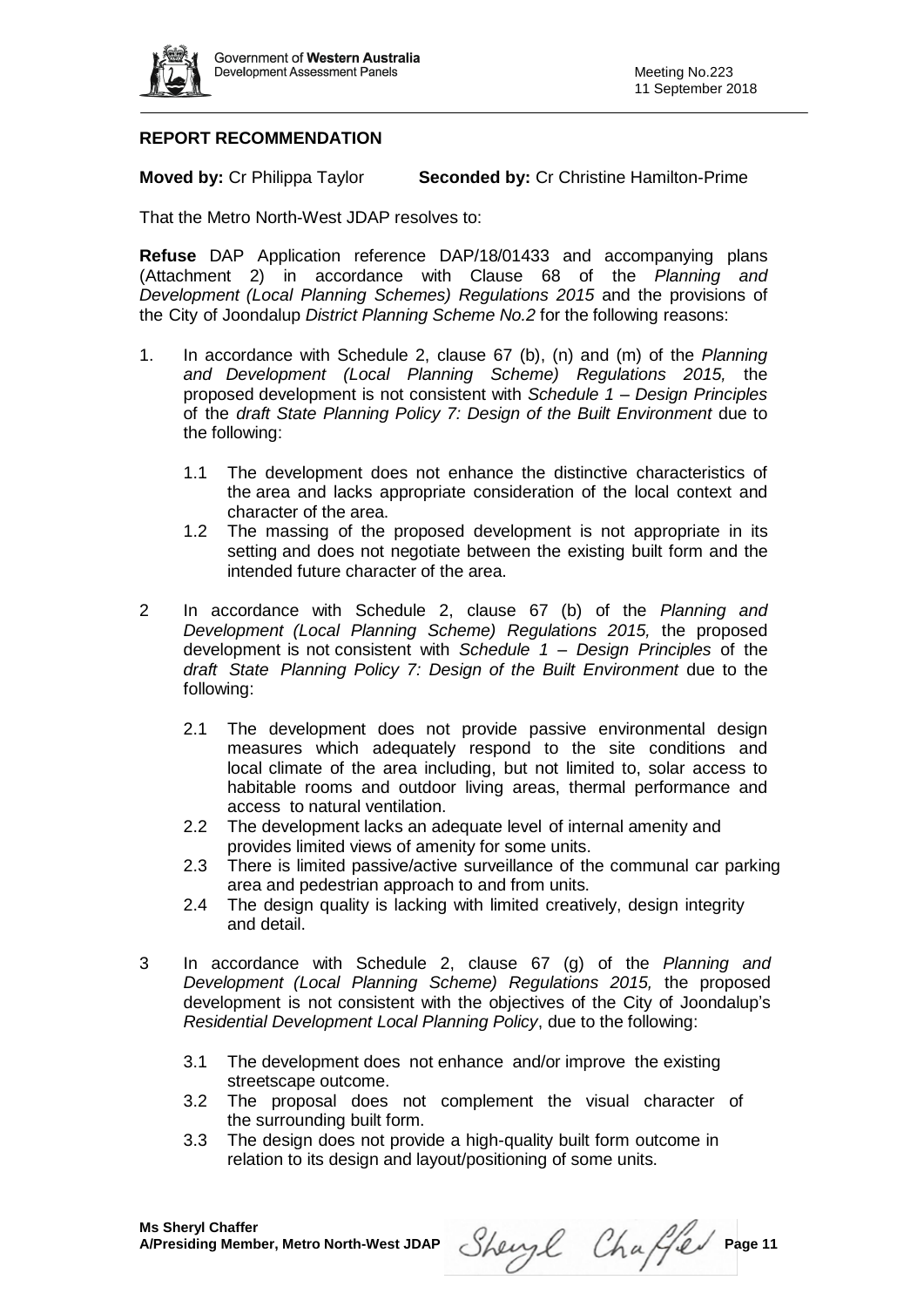

4. In accordance with Schedule 2, clause 67 (g) of the *Planning and Development (Local Planning Scheme) Regulations 2015,* the proposed development does not comply with *Schedule 1 – Subdivision and development conditions* of the City of Joondalup's *Residential Development Local Planning Policy* as there is insufficient technical evidence to support the proposed location of the street trees within the Tuart Trail road reserve, due to the proximity of existing underground services. It is therefore unclear if the required number of street trees can be accommodated within the verge.

**REASON:** In accordance with details contained in the Responsible Authority Report.

#### **The Report Recommendation was put and LOST (2/3).**

- For: Cr Christine Hamilton-Prime Cr Philippa Taylor
- Against: Ms Sheryl Chaffer Mr Brian Curtis Mr Fred Zuideveld

*Cr Philippa Taylor left the panel at 10:45am and returned at 10:48am.*

## **PROCEDURAL MOTION**

**Moved by:** Ms Sheryl Chaffer **Seconded by:** Cr Christine Hamilton-Prime

That the consideration of DAP Application DAP/18/01433 and accompanying plans be deferred for a maximum of 8 weeks in accordance with section 5.10.1a of the DAP Standing Orders 2017, to allow the applicant to address the following matters:

- The design of the development having regard to the intended future character of the area;
- Provision of direct and safe access to each of the apartments;
- Provision of passive and/or active surveillance of the parking areas and pedestrian approaches to and from the apartments;
- The dimensions of the car parking bays and vehicle access within the site in accordance with Australian standards;
- Further technical evidence in support of the proposed street trees and parking on the verge; and
- Redesign of the common outdoor area to improve amenity.

**Request** the applicant to submit amended plans and additional information to the City of Joondalup by 2<sup>nd</sup> October 2018 to address the above matters.

**Require** the City of Joondalup to consider the amended plans and information and submit a revised Responsible Authority Report by the 30<sup>th</sup> October 2018.

**REASON:** To enable the applicant to address the above matters in liaison with the City officers and to provide sufficient time for the City officers to prepare an updated RAR accordingly.

## **The Procedural Motion was put and CARRIED UNANIMOUSLY.**

Sheryl Chaffer Page 12